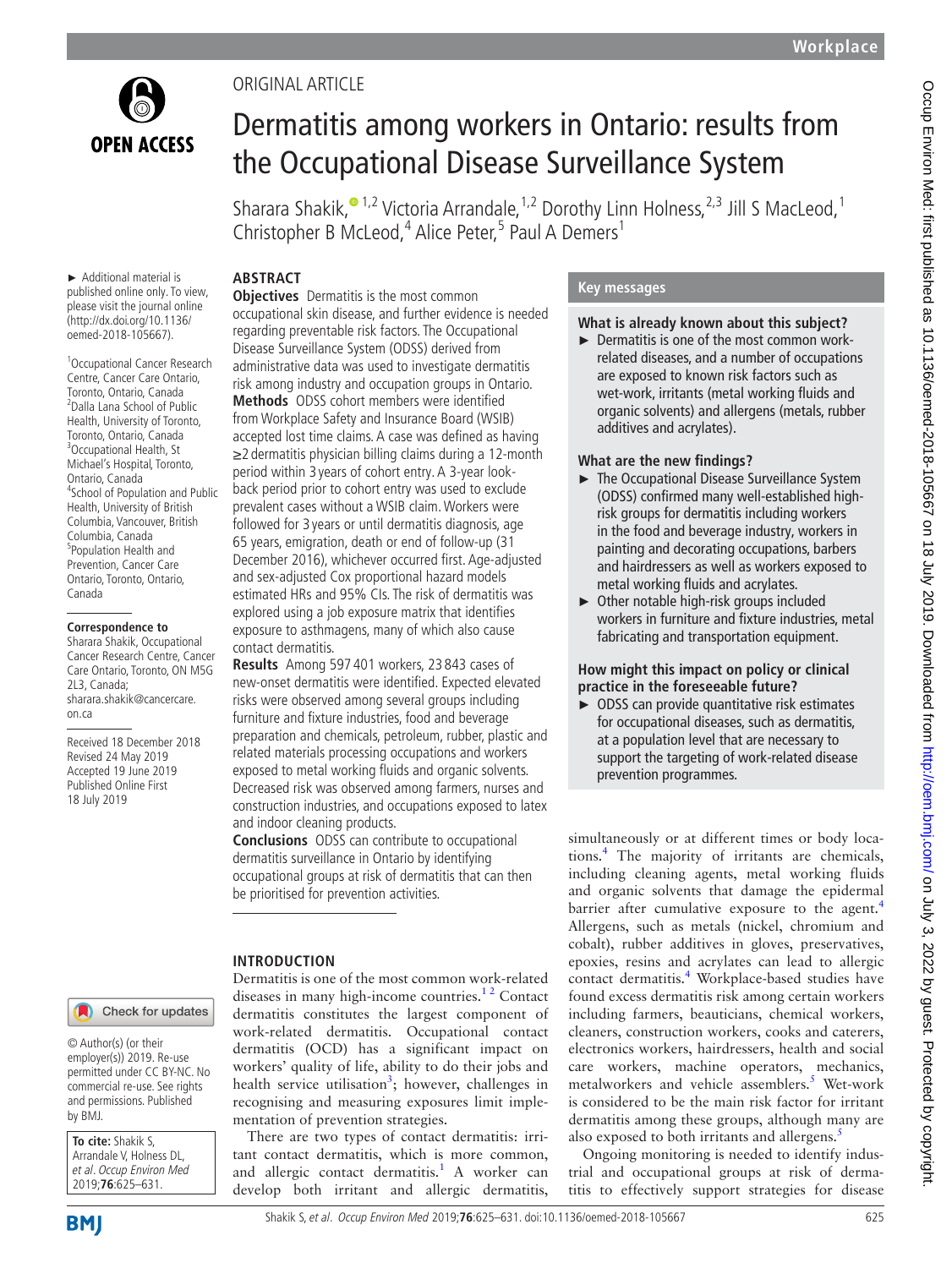prevention. However, surveillance of occupational skin disease is challenging. Workers compensation system data generally capture only severe OCD and under-represent mild OCD cases.<sup>6</sup> Administrative health data are useful for monitoring trends in disease at the population level, but do not include patients' occu-pation or industry information.<sup>[4](#page-6-2)</sup> Accordingly, it is challenging to determine accurate estimates of prevalence and incidence for occupational dermatitis. Published estimates show an incidence of approximately seven cases of occupational skin disease per 10000 workers per year in Germany,<sup>[7](#page-6-5)</sup> and eight cases per 10000 workers per year in Finland.<sup>8</sup> In 1991, there was an annual incidence of 7.7 cases per  $10000$  workers,<sup>[9](#page-6-7)</sup> with a range of 8.1–6.7 per [10](#page-6-8)000 during the period of 1993–1997 in the USA.<sup>10</sup>

Attempts have been made to establish surveillance systems for occupational dermatitis in various jurisdictions. Approaches to surveillance include physician-diagnosed cases of occupational skin disease and patch test data. Patch testing is the diagnostic test used to identify causative allergens and diagnose allergic contact dermatitis. While these data provide information regarding trends in allergic contact dermatitis, they are not useful in examining the more prevalent irritant contact dermatitis. The European Surveillance System on Contact Allergies collects patch test information through electronic data capture from clinicians in 12 countries, $11$  and publishes summary data on OCD and by occupational group.<sup>12</sup> The EPIDERM is a UK surveillance system that collects data on cases of occupational skin disease from consultant dermatologists and occupational physicians.<sup>[5](#page-6-3)</sup> The North American Contact Dermatitis Research Group pools data from 13 patch test clinics in the USA and Canada and investigates the trends in allergens over time,  $13$  as well as often reports on occupational groups and workplace allergens[.14–16](#page-6-12) Surveillance based on clinical case reporting and patch test data offer an opportunity to collect detailed information on individuals, including occupation and industry of employment, but are limited to reporting only on those cases in the participating clinics, rather than the population as a whole.

In Canada, the single payer universal health system and comprehensive administrative health databases, managed at the provincial level, help facilitate disease surveillance. However, these databases do not contain information on occupation and industry of employment making it difficult to conduct occupational disease surveillance[.17](#page-6-13) To overcome this challenge, Cherry *et al* linked workers' compensation claims (with data on occupation and industry of employment at the time of injury or illness) to physician billing records.<sup>18</sup> A similar approach was taken to develop the Occupational Disease Surveillance System (ODSS) in Ontario, Canada.<sup>17</sup>

The ODSS was established to facilitate the investigation of risk of cancers and other diseases, such as contact dermatitis, asthma, asbestosis and silicosis among workers in Ontario. ODSS links Workplace Safety and Insurance Board (WSIB) time-loss claims records to various administrative health databases with data on outpatient physician billing records, hospital discharge data and ambulatory care records.<sup>[17](#page-6-13)</sup> Physician billing data had not been previously used to monitor trends in work-related contact dermatitis as has been done for other diseases such as work-related asthma.<sup>18</sup>

Job-exposure matrices can be used to assign exposure based on job title information and investigate the relationships between exposures and health outcomes. Although much is known about exposures that can lead to OCD, there is no existing job-exposure matrix for dermatitis-specific exposures. However, many exposures cause both asthma and contact dermatitis.<sup>19-21</sup> The Occupational Asthma-specific Job Exposure Matrix (OAsJEM)



<span id="page-1-0"></span>**Figure 1** Derivation of the ODSS Dermatitis Cohort from the ODSS HIN Cohort . ODSS, Occupational Disease Surveillance System; WSIB, Workplace Safety and Insurance Board; HIN, Health Insurance Number.

identifies job groups with exposure to compounds that are known to cause occupational asthma.[22 23](#page-6-16) The original version of  $OAs/EM^{22}$  $OAs/EM^{22}$  $OAs/EM^{22}$  was used to determine the risk of atopic dermatitis in the offspring of mothers with occupational exposure during pregnancy. $24$  The OAsJEM was recently updated with information on 30 specific asthma-causing agents<sup>[23](#page-6-18)</sup>; some of these, including epoxy resins, latex, organic solvents and metal working fluids, are also common causes of OCD.

This study aims to characterise risk of dermatitis among industry and occupation groups between 2002 and 2016 in Ontario, Canada using the ODSS. A secondary objective is to explore risk of OCD by exposure with the application of the OAsJEM.

# **Methods**

The ODSS is described elsewhere in detail.<sup>[17](#page-6-13)</sup> Briefly, through a series of deterministic and probabilistic linkages, WSIB timeloss claims records (1983–2014) were matched to the Ontario Health Insurance Plan's (OHIP) Registered Persons Database (1990–2015) and the OHIP eClaims Database (1999–2016) to create the study cohort. The study population includes all workers, aged 15–65 years, with an accepted lost-time WSIB claims between 1 January 2002 and 31 December 2013. This is a dynamic cohort as workers could enter the study population at any time during this study period. In an attempt to identify new dermatitis cases, workers with a dermatitis compensation claim were excluded. Furthermore, a 3-year look-back period preceding cohort entry was used to exclude prevalent cases identified in the physician billing records [\(figure](#page-1-0) 1).

#### **Exposure**

Jobs at time of claim were coded by the WSIB according to the Canadian Classification Dictionary of Occupations (CCDO 1971) and Canadian Standard Industry Classification (SIC 1970). The OAsJEM was used to assign each occupation to 'high', 'medium' or 'unexposed' categories for multiple asthmagens associated with the occupation. Each asthmagen was analysed separately as an exposure variable.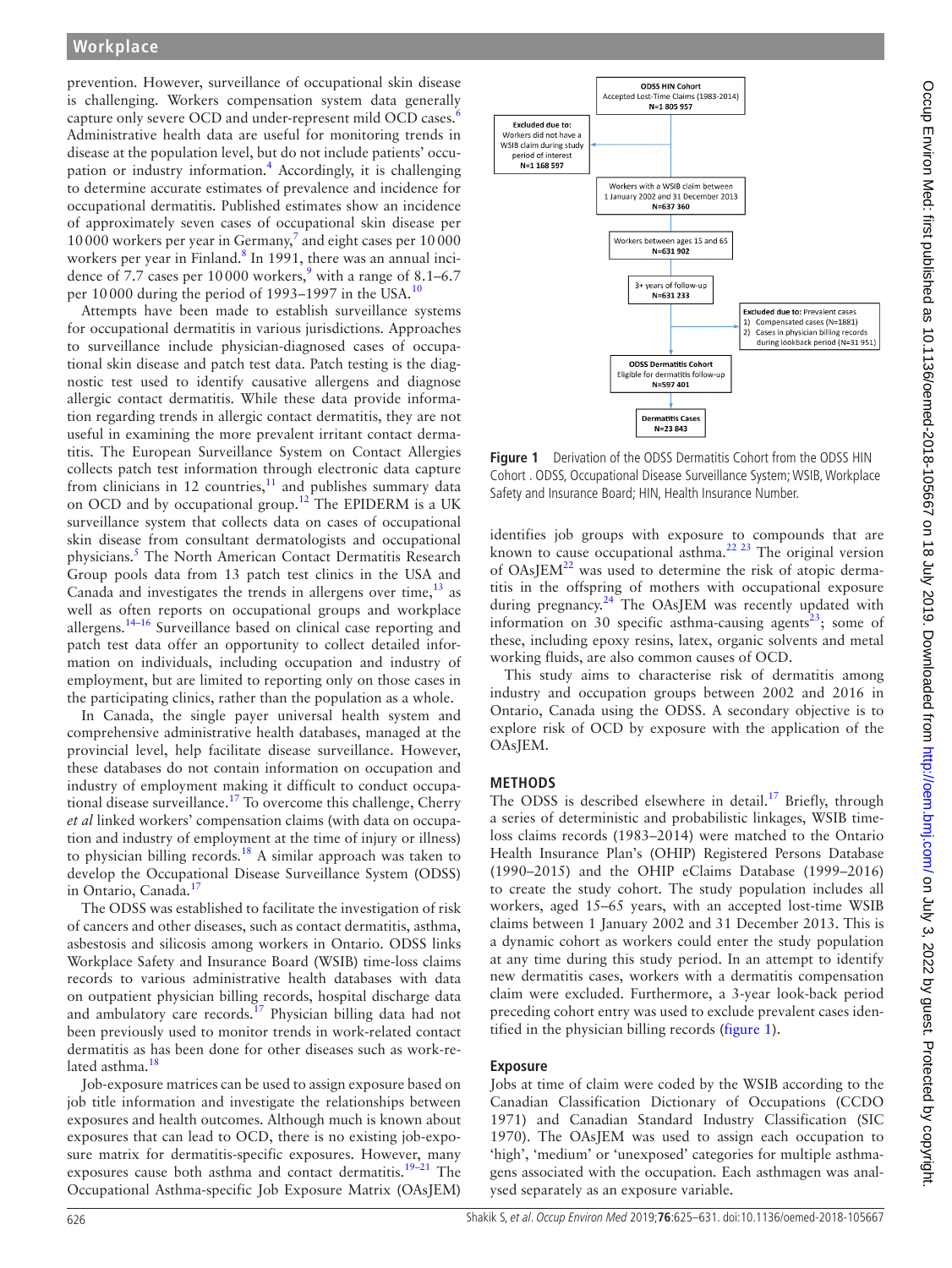#### **Case definition**

Physician billing records from the OHIP eClaims database using the International Classification of Diseases, Ninth Revision codes 691 or  $692^{25}$  were used to identify cases of dermatitis. These records do not have job-title information. The case definition was met if a worker had at least 2 OHIP eClaims in a 12-month period during the 3-year follow-up period after cohort entry. The case definition follows similar criteria as asthma, another occupational disease with short latency and both irritant and allergic mechanisms, and one for which there are generally accepted case definitions in studies using administrative health data.<sup>18 26</sup>

#### **Statistical analysis**

Workers were followed until date of diagnosis, emigration out of province, age 65 years, end of 3-year follow-up or death, whichever occurred first. Age-adjusted and sex-adjusted Cox proportional hazard models were used to generate HRs with 95% CIs for the industry and occupation groups at the division, major and minor levels. For each analysis, the risk of contact dermatitis in an occupation or industry group of interest was compared with all other workers in the cohort. These analyses were also sex-stratified. Cox proportional hazard models were used to estimate risk of contact dermatitis due to exposure to each asthmagen (derived from OAsJEM) at the binary level (exposed vs unexposed), as well as categorical level (high or medium exposure vs unexposed).

In accordance with Cancer Care Ontario disclosure guidelines, no counts <5or corresponding model outputs are reported. Results were also suppressed where counts <5would be identified due to additivity across subgroups. HRs with clinical significance, relevant to prevention and  $>10\%$  (HR <0.90 or  $>1.10$ ) are emphasised. Analyses were completed using SAS V.9.4 (SAS Institute, Cary, North Carolina, USA).

#### **Results**

In total, 23843 cases of contact dermatitis were identified among 597401 workers eligible for follow-up ([figure](#page-1-0) 1). The study cohort is 62% male with mean age of 39.5 years (SD: 12.2) at cohort entry.

#### **Industry**

At the division level (1-digit SIC code), increased risk (10% or higher) of contact dermatitis was observed among workers in the manufacturing industries. Decreased risk was observed among workers in agriculture, forestry, mines, quarries and oil wells and construction industries [\(table](#page-3-0) 1).

At the major level (2-digit SIC code), statistically significant (p<0.05) increased risks were observed for food and beverage, furniture and fixture, rubber and plastics products, metal fabricating and transportation equipment industries [\(table](#page-4-0) 2). Elevated, but non-significant risks were observed among non-metal mines, and petroleum and coal products industries. Statistically significant decreased risks were detected in experimental and institutional farms, forestry, general contractors and personal services. Non-significant decreased risks were observed among metal mines and services incidental to mining (online [supplementary table A1](https://dx.doi.org/10.1136/oemed-2018-105667)).

At the minor level (3-digit SIC code), statistically significant increased risk was observed among industries in fruit and vegetable processing, bakery products, plastics fabricating, office furniture manufacturers, workers in hardware, tool and cutlery manufacturing, motor vehicle parts and accessories manufacturers and barber and beauty shops ([table](#page-4-0) 2). Non-significant

elevated risks were observed among industries in beverage, fabricated structural metal, wire products manufacturers, machine shops, aircraft parts manufacturers and railroad rolling stock industries. Decreased risk of contact dermatitis was observed among all types of agricultural industries, including livestock farms and field crop farms, logging, building construction, highway, bridge and street construction, personal services in private households and laundries, cleaners and presses (except self-service) (online [supplementary table A1](https://dx.doi.org/10.1136/oemed-2018-105667)).

#### **Occupation**

At the division level (2-digit CCDO code), statistically significant increased risk was seen among workers in occupations in social sciences, other crafts and equipment operations, artistic and recreational, machining and related [\(table](#page-3-0) 1). Decreased risk was detected in occupations in medicine and health, farming, horticulture and animal husbandry, construction trades and mining and quarrying [\(table](#page-3-0) 1).

At the major level (3-digit CCDO code), statistically significant increased risks were observed across occupations in food and beverage, metal machining and processing of chemicals, petroleum, rubber, plastics and related materials [\(table](#page-4-1) 3). Elevated, but non-significant, risks were observed in occupations in product fabricating, assembling and repairing. Statistically significant decreased risk was seen in nursing therapy and related assisting occupations, farm, nursery and related workers, occupations in excavating, grading, paving and construction trades (online [supplementary table A2\)](https://dx.doi.org/10.1136/oemed-2018-105667).

At the minor level (4-digit CCDO code), significant elevated risk was observed among barbers and hairdressers, machinist and machine tool setting-up, machine tool operating, painting and decorating under product fabricating, assembling and repairing occupations ([table](#page-4-1) 3). Non-significant elevated risks were also observed among workers in tool and dye making, cabinet and wood furniture makers, bookbinders, printing and related occupations. Decreased risk was observed among nurses, nursing assistants, farm workers, foremen in construction trades, concrete finishing, roofing, waterproofing, carpenters, brick and stone masons and construction trades occupations including excavating, grading and paving (online [supplementary table A2\)](https://dx.doi.org/10.1136/oemed-2018-105667).

#### **Occupational Asthma-specific Job Exposure Matrix**

The job exposure matrix analysis provided insight on the association between contact dermatitis and exposure to 30 agents (online [supplementary table A3\)](https://dx.doi.org/10.1136/oemed-2018-105667). Elevated risk was observed among occupations with exposure to aliphatic amines, metal working fluids and acrylates as well as occupations with high exposure to isocyanates and organic solvents [\(figure](#page-5-0) 2). Non-significant increased risk was observed among workers exposed to acrylates and isocyanates. Decreased risk was observed among workers exposed to latex and indoor cleaning products ([figure](#page-5-0) 2).

#### **Discussion**

The ODSS confirmed positive associations for many of the industries and occupations with previously recognised risk of contact dermatitis. With the identification of occupation and industrial information, these findings provide strong and consistent evidence of increased risk of dermatitis in several occupations and industries. These results support the previously published literature, which indicates a need to focus on exposures including wet-work, frictional trauma, metal working fluids and organic solvents.[1–6 14–16 19–21](#page-6-0)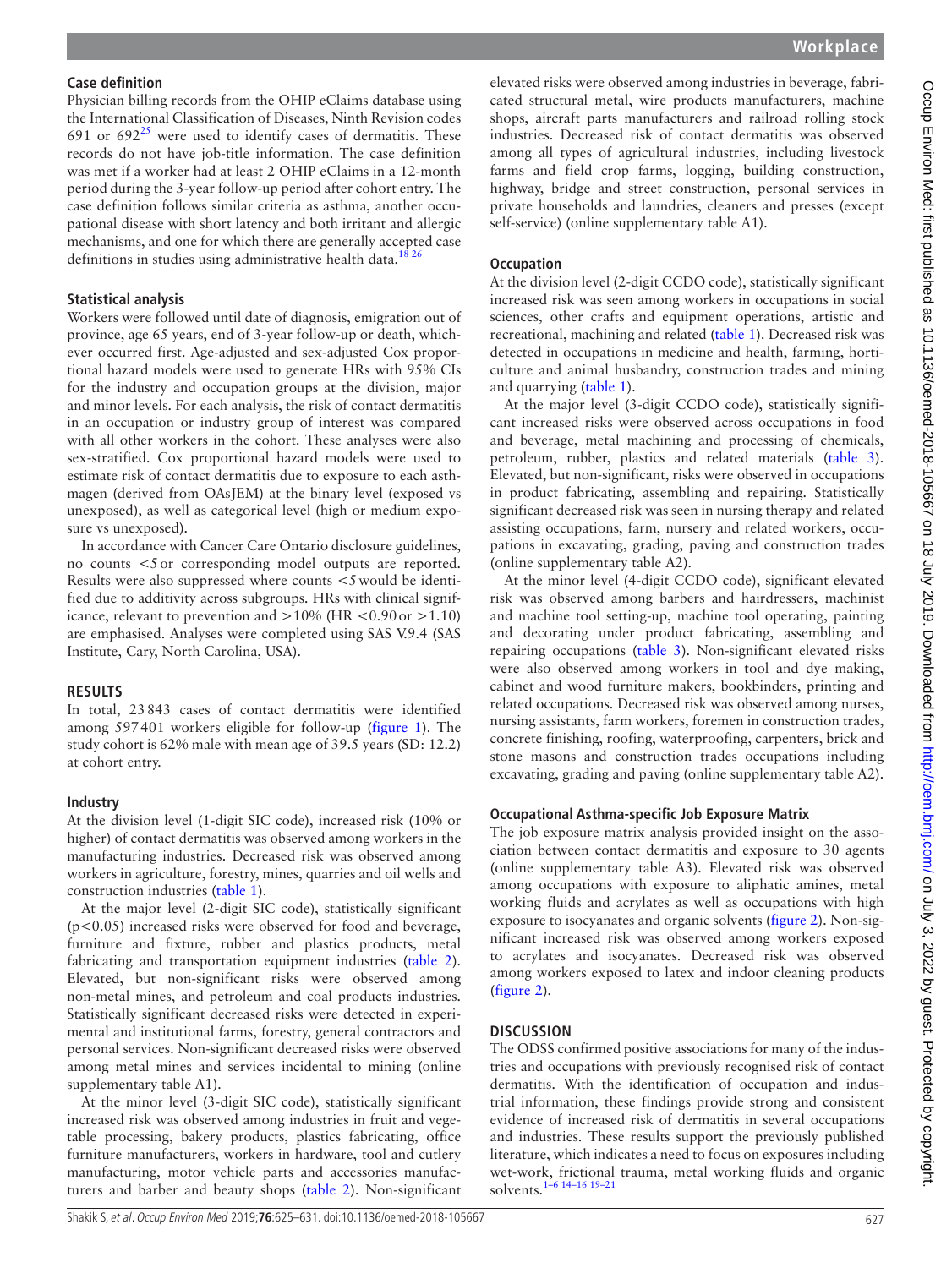<span id="page-3-0"></span>

| HRs and 95% CIs for dermatitis by Industry and Occupation Division Groups<br>Table 1 |                 |                       |  |
|--------------------------------------------------------------------------------------|-----------------|-----------------------|--|
|                                                                                      | Cases (workers) | HR (95% CI) +         |  |
| Industry (Division)*                                                                 |                 |                       |  |
| (1) Agriculture                                                                      | 224 (7959)      | 0.78 (0.69 to 0.89)   |  |
| (2) Forestry                                                                         | 33 (1377)       | $0.71$ (0.50 to 1.00) |  |
| (4) Mines, quarries and oil wells                                                    | 83 (3025)       | 0.83 (0.67 to 1.02)   |  |
| (5) Manufacturing industries                                                         | 4404 (112 487)  | 1.10 (1.06 to 1.14)   |  |
| (6) Construction industry                                                            | 1362 (50 852)   | 0.79 (0.75 to 0.84)   |  |
| (7) Transportation, communication and other utilities                                | 1681 (48 474)   | 0.97 (0.92 to 1.02)   |  |
| (8) Trade                                                                            | 3999 (110 951)  | 0.95 (0.92 to 0.99)   |  |
| (9) Finance, insurance and real estate                                               | 194 (5460)      | 0.92 (0.80 to 1.06)   |  |
| (10) Community, business and personal service industries                             | 7558 (181 429)  | 1.02 (0.99 to 1.05)   |  |
| (11) Public administration and defense                                               | 1886 (48 361)   | 1.00 (0.95 to 1.05)   |  |
| Occupation (Division)‡                                                               |                 |                       |  |
| (11) Managerial, administrative and related occupations                              | 514 (12 720)    | 0.98 (0.90 to 1.07)   |  |
| (21) Occupations in natural sciences, engineering and mathematics                    | 291 (7608)      | 1.05 (0.94 to 1.18)   |  |
| (23) Occupations in social sciences and related fields                               | 542 (11 151)    | 1.12 (1.03 to 1.22)   |  |
| (27) Teaching and related occupations                                                | 901 (19 039)    | 1.07 (1.00 to 1.15)   |  |
| (31) Occupations in medicine and health                                              | 1777 (42 982)   | 0.90 (0.86 to 0.95)   |  |
| (33) Artistic, literary, recreational and related occupations                        | 248 (5524)      | 1.16 (1.02 to 1.32)   |  |
| (41) Clerical and related occupations                                                | 2042 (48 636)   | 1.03 (0.98 to 1.08)   |  |
| (51) Sales occupations                                                               | 1914 (49 574)   | 0.97 (0.92 to 1.01)   |  |
| (61) Service occupations                                                             | 3996 (97 397)   | 1.04(1.01 to 1.08)    |  |
| (71) Farming, horticultural and animal husbandry occupations                         | 370 (12 299)    | 0.85 (0.76 to 0.94)   |  |
| (75) Forestry and logging occupations                                                | 36 (1154)       | 0.93 (0.67 to 1.28)   |  |
| (77) Mining and quarrying including oil and gas field occupations                    | 54 (1870)       | 0.88 (0.67 to 1.14)   |  |
| (81) Processing occupations                                                          | 534 (13 894)    | 1.06 (0.97 to 1.15)   |  |
| (82) Processing occupations                                                          | 859 (20 697)    | 1.09 (1.02 to 1.17)   |  |
| (83) Machining and related occupations                                               | 1177 (30 682)   | 1.13 (1.06 to 1.20)   |  |
| (85) Product fabricating, assembling and repairing occupations                       | 2140 (56 646)   | 1.07 (1.03 to 1.12)   |  |
| (87) Construction trades occupations                                                 | 1358 (49 560)   | 0.82 (0.77 to 0.87)   |  |
| (91) Transport equipment operating occupations                                       | 1309 (40 639)   | 0.93 (0.88 to 0.99)   |  |
| (93) Materials handling and related occupations NEC                                  | 908 (25 290)    | 1.03 (0.96 to 1.10)   |  |
| (95) Other crafts and equipment operating occupations                                | 157 (3668)      | 1.19 (1.02 to 1.39)   |  |
| (99) Occupation not elsewhere classified                                             | 1303 (36 375)   | 1.01 (0.96 to 1.07)   |  |

Statistically significant ( $\alpha$ =0.05) increased risks are bolded and statistically significant decreased risks are italicised.

\*(Canadian Standard Industry Classification-80) Industry Division Group.

†The risk of contact dermatitis in a particular group relative to all other workers in the cohort, adjusted for birth year and sex.

‡(Canadian Classification Dictionary of Occupations 1971) Occupation Division Group.

NEC, not elsewhere.

In ODSS, the increased dermatitis risk seen among workers in food and beverage industries, hairdressing and personal service occupations is likely due to exposure to wet-work. Wet-work is defined as activities where workers have to wash their hands >20 times per shift, immerse their hands in liquid for >2hours per shift or wear waterproof gloves and is the main risk factor for irritant contact dermatitis.<sup>[5](#page-6-3)</sup> Exposure to different chemicals, cleaning products and organic solvents may cause contact dermatitis among workers in these industries. Organic solvents have a wide variety of uses including painting, surface coating, dry cleaning, metal degreasing and cleansing.<sup>27</sup> Inhalation and skin exposure to solvents are known to cause many adverse health effects, including contact dermatitis which is reflected in the findings from OAsJEM.

Expected increases in risk, observed among workers in furniture and fixture industries, and metal machining occupations, is possibly due to chemical exposure or chronic mechanical/fric-tional trauma.<sup>[28](#page-6-21)</sup> Friction damages the skin, localises lesions and facilitates entry of allergens and irritants into the skin. $^{28}$  Potent irritants and allergens including solvents, oils, metal-working

fluids and chlorinated agents are common workplace exposures that are known to cause dermatitis among workers in metal machining and fabrication occupations.<sup>29 30</sup> Additionally, results from the OAsJEM analysis identified increased risk of dermatitis among workers exposed to metal working fluids (MWF). MWF are widely used in manufacturing industries, particularly in metal machining, grinding and cutting operations.<sup>29</sup> According to the Health and Safety Executive of the UK, OCD is the most common type of disease caused by dermal exposure to MWF and is common among metalworkers.<sup>[29](#page-6-22)</sup> Results from the OAsJEM also indicated workers with a high exposure to isocyanates had an increased risk of dermatitis, which is expected based on previous knowledge of the sensitising potency of isocyanates.<sup>[30](#page-6-23)</sup> Isocyanates are used in foams, coatings and plastics, particularly polyurethane, which may explain the increased risk seen among workers in plastics fabricating and related materials.

Gathering descriptive epidemiological data on potential work-related diseases in the workforce is a fundamental feature of surveillance efforts and is necessary for planning prevention initiatives. One of the objectives of this analysis is to identify new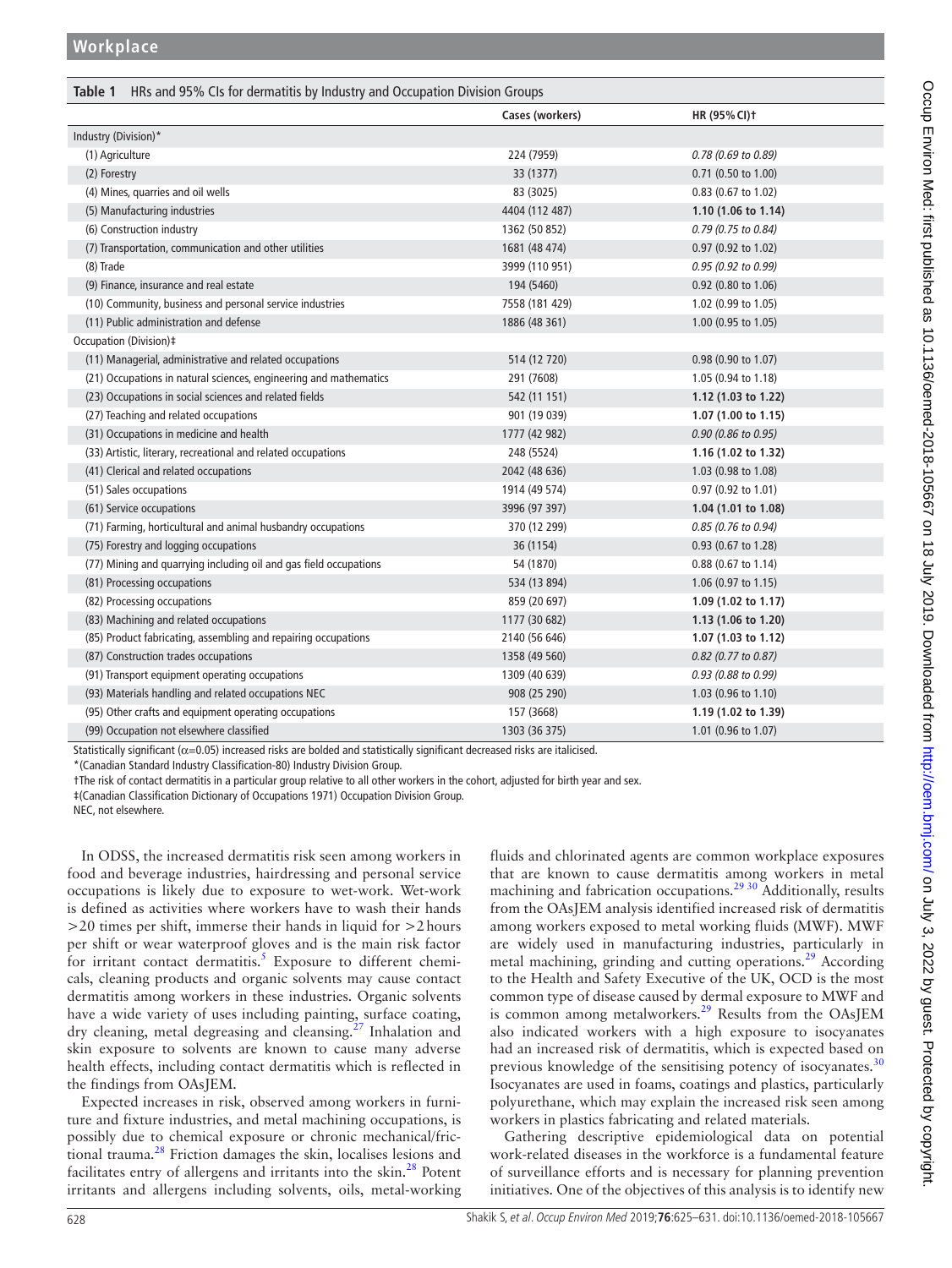| Workplace |
|-----------|
|-----------|

# **(workers) HR (95%CI)†** (01) Experimental and institutional farms 224 (7959) *0.78 (0.69 to 0.89)* 34 (1318) 0.72 (0.51 to 1.00) 16 (714) 0.67 (0.41 to 1.08) (04) Forestry 28 (1302) *0.64 (0.44 to 0.92)* (031) Logging 26 (1172) *0.66 (0.45 to 0.96)* (09) Metal mines 37 (1357) 0.81 (0.59 to 1.12) (10) Non-metal mines 6 (143) 1.28 (0.58 to 2.85) (13) Services incidental to mining 16 (729) 0.67 (0.41 to 1.09) (14) Food and beverage industries 612 (14 586) **1.12 (1.03 to 1.21)** (103) Fruit and vegetable processing 63 (1278) **1.31 (1.02 to 1.67)** (107) Bakery products 124 (2343) **1.35 (1.14 to 1.62)** (109) Beverage 72 (1790) 1.14 (0.90 to 1.44) 334 (7755) **1.15 (1.03 to 1.28)** (165) Plastics fabricating 290 (6510) **1.18 (1.05 to 1.32)** (22) Furniture and fixture industries 202 (4719) **1.21 (1.06 to 1.39)** (264) Office furniture manufacturers 70 (1490) **1.34 (1.06 to 1.69)** (26) Metal fabricating industries 851 (22 430) **1.10 (1.03 to 1.18)** (302) Fabricated structural metal 58 (1563) 1.13 (0.87 to 1.46) 63 (1479) 1.17 (0.92 to 1.50) 163 (3830) **1.22 (1.05 to 1.43)** 39 (855) 1.32 (0.96 to 1.81) 8 (189) 1.24 (0.62 to 2.49) occupations in-training occupations processing occupations processing occupations occupations wood products repairing occupations except construction occupations and related occupations occupations occupations

(308) Machine shops 125 (3343) 1.12 (0.94 to 1.34) (28) Transportation equipment industries 776 (19 138) **1.11 (1.03 to 1.19)** (321) Aircraft and aircraft parts manufacturers (325) Motor vehicle parts and accessories manufacturers 492 (11 417) **1.14 (1.05 to 1.25)** (326) Railroad rolling stock industry 10 (262) 1.13 (0.61 to 2.11) (31) Petroleum and coal products industries (34) General contractors 470 (17 440) *0.80 (0.73 to 0.88)* (404) Building construction 247 (9621) *0.76 (0.67 to 0.86)* (406) Highway, bridge and street construction 104 (3562) 0.89 (0.73 to 1.08) (50) Personal services 92 (2838) *0.78 (0.64 to 0.96)* (872) Barber and beauty shops 7 (72) **2.18 (1.04 to 4.55)** (873) Private households 46 (1204) 0.86 (0.65 to 1.15) (874) Laundries, cleaners and pressers (except self-service) 32 (1281) *0.63 (0.45 to 0.89)*

<span id="page-4-0"></span>**Table 2** HRs and 95% CIs for dermatitis by selected industry groups

**Cases** 

**Industry (major, minor)\***

(011) Livestock and livestock combination farms

(013) Field crop and field crop combination farms

(16) Rubber and plastics products

(305) Wire and wire products

(306) Hardware, tool and cutlery

manufacturers

manufacturers

industries

Statistically significant ( $\alpha$ =0.05) increased risks are bolded and statistically significant decreased risks are italicised.

\***(Canadian Standard Industry Classification-80) Industry Major** 

**Group**; (Canadian Standard Industry Classification-80) Industry Minor Group.

†The risk of contact dermatitis in a particular group relative to all other workers in the cohort, adjusted for birth year and sex.

or unexpected groups demonstrating increased risk of dermatitis for further investigation or intervention. The ODSS generated unexpected increased risk of OCD among several groups, such as industries in electric power utility, electrical machinery, equipment and supplies, radio and television broadcasting as well as occupations in welfare and community services and attendants in sports and recreation. The previously unrecognised findings emphasise the importance of an ongoing system like ODSS to guide research, as well as prevention.

<span id="page-4-1"></span>

| occupations                                                                                                          |               |                       |
|----------------------------------------------------------------------------------------------------------------------|---------------|-----------------------|
| (3131) Nurses, registered, graduate and nurses-<br>in-training                                                       | 457 (12 011)  | 0.81 (0.74 to 0.89)   |
| (3134) Nursing assistants                                                                                            | 134 (4065)    | 0.71 (0.60 to 0.84)   |
| (6143) Barbers, hairdressers and related<br>occupations                                                              | 25 (376)      | 1.49 (1.00 to 2.20)   |
| (6191) Janitors, charworkers and cleaners                                                                            | 972 (24 942)  | 0.99 (0.92 to 1.05)   |
| (7182/7195) Farm, nursery and related workers                                                                        | 306 (10 258)  | 0.85 (0.76 to 0.95)   |
| (7182) Farm workers                                                                                                  | 98 (4200)     | 0.66 (0.54 to 0.80)   |
| (816/817) Chemicals petroleum rubber plastic and<br>related materials processing occupations                         | 380 (8823)    | 1.15 (1.03 to 1.27)   |
| (821/822) Food and beverage and related<br>processing occupations                                                    | 638 (14 678   | 1.12 (1.04 to 1.21)   |
| (8228) Occupations in labouring and other<br>elemental work: food, beverage and related<br>processing                | 342 (7192)    | 1.21 (1.09 to 1.35)   |
| (831) Metal machining occupations                                                                                    | 286 (6712)    | 1.28 (1.14 to 1.43)   |
| (8311) Tool and die making occupations                                                                               | 74 (1814)     | 1.23 (0.98 to 1.54)   |
| (8313) Machinist and machine tool setting-up<br>occupations                                                          | 117 (2710)    | 1.29 (1.08 to 1.55)   |
| (8315) Machine tool operating occupations                                                                            | 84 (2009)     | 1.24 (1.00 to 1.53)   |
| (854) Fabricating assembling and repairing<br>occupations wood products                                              | 123 (3210)    | 1.13 (0.95 to 1.35)   |
| (8541) Cabinet and wood furniture makers                                                                             | 78 (2005)     | 1.15 (0.92 to 1.43)   |
| (859) Other product fabricating assembling and<br>repairing occupations                                              | 469 (10 691)  | 1.19 (1.09 to 1.31)   |
| (8595) Painting and decorating occupations,<br>except construction                                                   | 78 (1659)     | 1.33 (1.07 to 1.67)   |
| (871) Excavating grading paving and related<br>occupations                                                           | 92 (3566)     | 0.77 (0.63 to 0.95)   |
| (8710) Foremen: excavating, grading, paving<br>and related occupations                                               | 10 (473)      | 0.64 (0.34 to 1.18)   |
| (8711) Excavating, grading and related<br>occupations                                                                | 69 (2804)     | 0.74 (0.58 to 0.93)   |
| (878/879) Other construction trades occupations                                                                      | 1010 (38 462) | 0.79 (0.74 to 0.84)   |
| (8780) Foremen: other construction trades<br>occupations                                                             | 34 (1569)     | 0.65 (0.47 to 0.91)   |
| (8781) Carpenters and related occupations                                                                            | 136 (5715)    | 0.73 (0.62 to 0.86)   |
| (8782) Brick and stone masons and tile setters                                                                       | 30 (1260)     | 0.73 (0.51 to 1.04)   |
| (8783) Concrete finishing and related<br>occupations                                                                 | 12 (527)      | $0.70$ (0.40 to 1.23) |
| (8787) Roofing, waterproofing and related<br>occupations                                                             | 34 (1586)     | 0.67 (0.48 to 0.94)   |
| (951) Printing and related occupations                                                                               | 100 (2413)    | 1.13 (0.93 to 1.37)   |
| (9517) Bookbinders and related occupations                                                                           | 26 (565)      | 1.18 (0.81 to 1.74)   |
| (9519) Printing and related occupations, NEC                                                                         | 26 (555)      | 1.24 (0.85 to 1.82)   |
| Statistically significant ( $\alpha$ =0.05) increased risks are bolded and statistically significant decreased risks |               |                       |

are italicised. \***(Canadian Classification Dictionary of Occupations 1971) Occupation Major Group**; (Canadian Classification Dictionary of Occupations 1971) Occupation Minor Group.

†The risk of contact dermatitis in a particular group relative to all other workers in the cohort, adjusted for birth year and sex.

NEC, not elsewhere classified.

Prevalent cases were excluded to establish a disease-free cohort and the risk of dermatitis was analysed based on new-onset dermatitis. This is more likely to affect workers in high-risk occupations with frequent exposure to wet-work. For example, janitors, charworkers and cleaners are expected to be at high risk of OCD due to exposure to wet-work and cleaning products; however, results from ODSS and OAsJEM show a decreased risk among these workers and those who are exposed to indoor cleaning products. About 2500 dermatitis cases were identified among janitors, charworkers and cleaners; however, this was reduced to 972 cases after excluding prevalent cases, which only represent 38% of the original count. Analysing the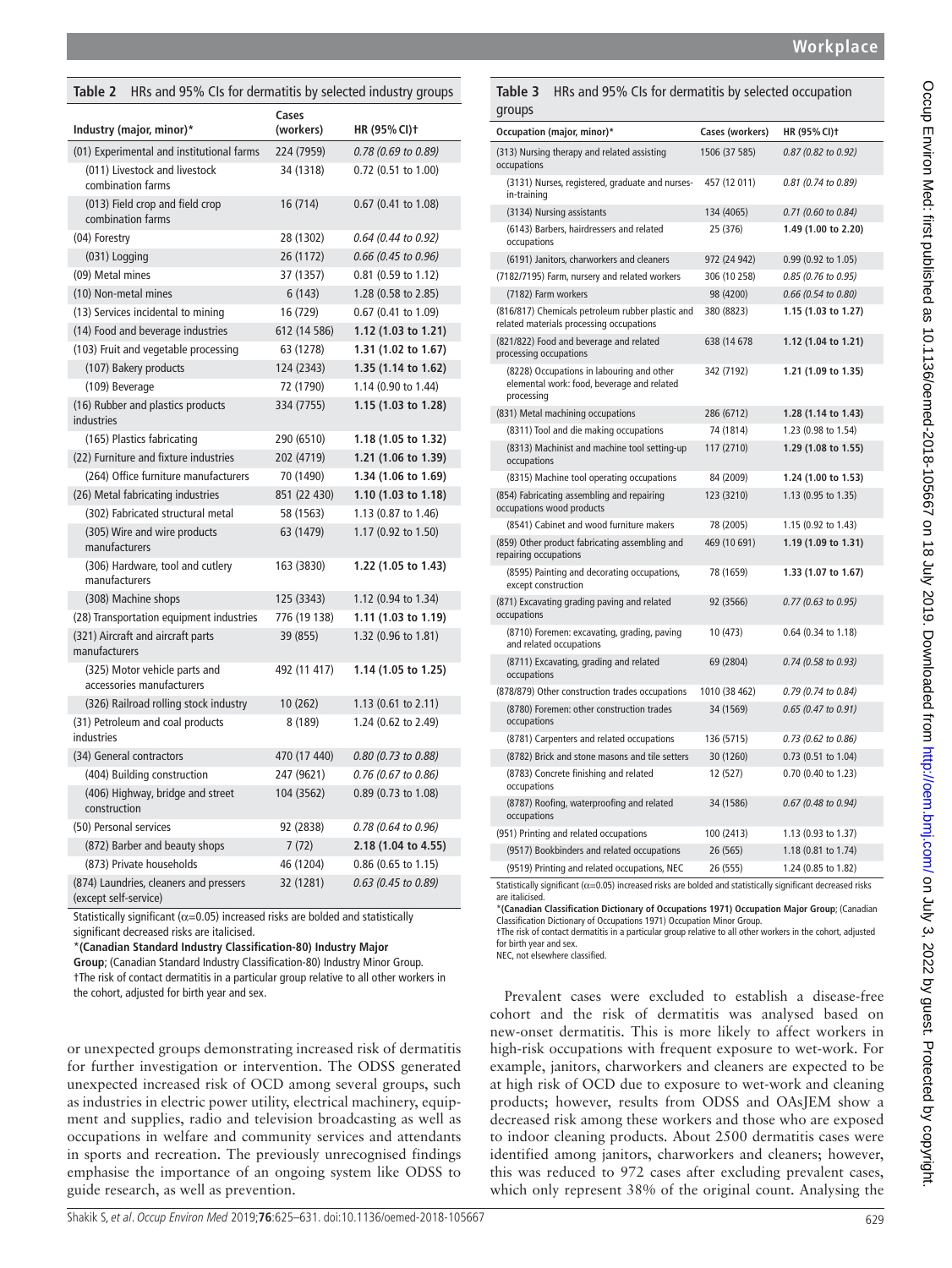

<span id="page-5-0"></span>**Figure 2** Risk of dermatitis using occupational exposure information from the Occupational Asthma-specific Job Exposure Matrix.

risk of disease based on new-onset dermatitis, after excluding prevalent cases, certainly changes the interpretation of results in some well-established high-risk occupations. Decreased risks detected for farming and construction groups also differ from previous findings. $31\overline{32}$  This may be due to job change when a worker is unable to perform current duties due to skin condition or the effect of ongoing prevention measures in these well-established high-risk occupations.

Although nurses have been previously identified to be at high risk of irritant contact dermatitis, primarily due to wet-work, this was not reflected in the ODSS findings. Results from OAsJEM also show a significant decreased risk of dermatitis among workers, such as nurses, exposed to latex, even though exposure to latex (in rubber gloves or footwear) is known to cause contact dermatitis.<sup>33</sup> This may be explained by the prevention measures put in place to reduce exposure to, and effects of, natural rubber latex in Western industrialised countries.<sup>33</sup> Although prevention measures, such as use of gloves or skin barrier creams in wet activities and hand alcohol instead of soap and water as disinfectant, have been promoted in healthcare, the prevalence of dermatitis among healthcare workers remains high.<sup>[34 35](#page-6-26)</sup> The low risk of OCD among nurses could be explained by differential outcome misclassification because healthcare workers may not seek treatment for dermatitis, opting instead to self-manage until their skin condition resolves $36$  and therefore not diagnosed with OCD by physicians.

# **Limitations and strengths**

Although occupation and industry information were collected, no lifetime work history or exposure assessment information was available. Hence, the main limitation of the study is the assignment of exposure at a single point in time, which would have introduced an element of exposure misclassification. Limiting to a 3-year time window for case ascertainment was intended to reduce this misclassification because it increases the likelihood that a worker held the job of record at the time of disease onset, which in turn increases the likelihood that dermatitis onset relates to exposures in that particular occupation. Another limitation of this study was the use of job title information as a surrogate of exposure. Applying the OAsJEM was intended to refine the exposure assessment. Although the OAsJEM performed well, assigned exposures may not be representative of skin exposure among exposed groups. For example, it fails to characterise the risk of dermatitis among workers exposed to wet-work. ODSS is unable to capture risk of disease among certain industries which are not covered by the WSIB including self-employed individuals, the financial sector, the entertainment industry and some other industries. Because entry into the ODSS requires an accepted lost-time claim, workers from high hazard industries (industries with high incidence of preventable occupational injuries and illnesses, and workers' compensation claims) are over-represented in ODSS. For the purposes of occupational disease surveillance, this over-representation is acceptable because these high hazard industries are also at increased risk of exposure to chemical, biological and physical hazards that can result in occupational disease. The prevalence of 4.0% in this study is relatively low, which may be due to health-related help-seeking behaviour related to unawareness and avoidance. $36$  Unlike other occupational diseases, workers with occupational skin disease may not seek medical help and choose to self-treat using over-the-counter medication, which under-represents occupational skin diseases in administrative data sources.

A strength of this study is that it uses a linkage-based approach with population level administrative data and compensation claims data to provide a large sample of male and female workers in Ontario, which allows for the examination of disease risks at detailed levels as 3-digit SIC and 4-digit CCDO codes, and stratification by sex. The data sources are relatively complete and cover the population comprehensively, which provide a practical and inexpensive means of data collection. WSIB captures and verifies the information on the claimant's occupational history during the adjudication process resulting in high data quality. This is an important advantage over other data sources (eg, Canadian Census) that rely on an individual's self-report of occupational information which is susceptible to error and lack detail, leading to misclassification that may bias surveillance results. The WSIB is estimated to cover 70%–75% of Ontario's working population; therefore, the ODSS results are generalisable to Ontario's general working population. Because the majority of compensation claims are for work-related injuries, ODSS results are most generalisable to high-hazard industries in Ontario, which are over-represented in this study cohort. These industries are also highly likely to be exposed to chemicals and other factors that increase the risk of OCD. Workers were compared with other workers in Ontario rather than the general population, which reduces the likelihood of the healthy worker effect. The ODSS cohort will continue to increase with future linkage updates. This will support the examination of trends over time that reflect changing workplace environments.